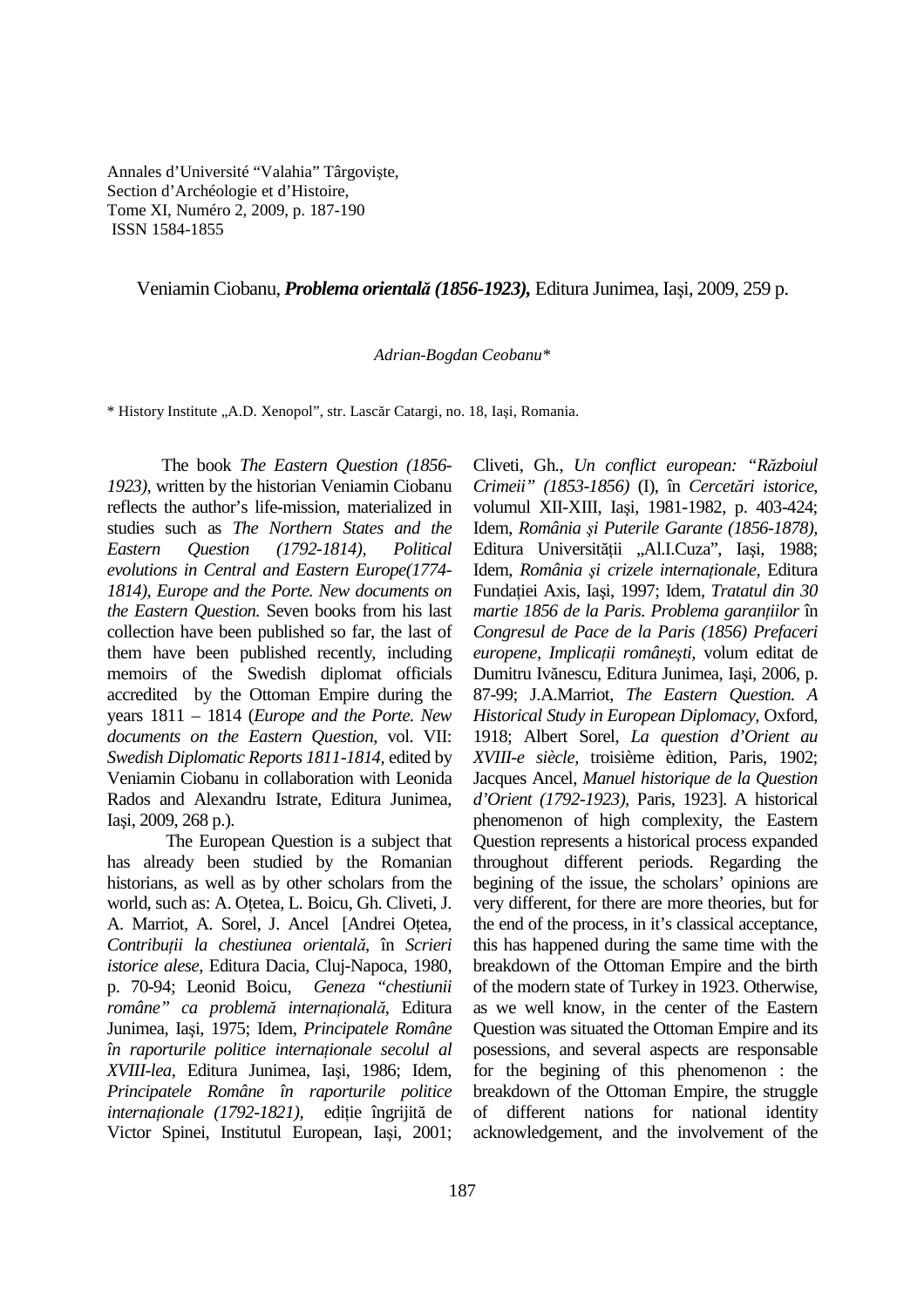Great Powers which were pursuing influence over Eastern Europe. Because of these aspects, controversial issues are born, one of these being total control over the Dardanelles and Bosfor Straits, issue that has been the focus of the author in the present book.

Even if the title of his work is a generous one and reaches an extensive ammount of time, which is limited by the outcome of the War of Crimea, as an inferiour time limit, and the Convention of the Straits from Lausanne in 1923, as the superiour time limit, the author emphasised a certain issue of the Eastern Question from this period of time, the one of the legal status of the Straits. Other historians have already studied this issue, as we can understand from the forword of the book (A.J.P.Taylor, *The Struggle for Mastery in Europe 1848-1918,* Oxford University Press, f.a.; Barbara Jelavich, *The Ottoman Empire, the Great Powers and the Strait Question 1870- 1887,* Indiana University Press, Bloomington and London, f.a.; P.P.Graves, *The Question of the Straits,* Bouverie Hous, London, f.a.).

 The book is divided in four chapters which represents different phases of the question of the Straits for the period of time talken in consideration by the author. In the first chapter "Implications of the War of Crimea upon the legal status of the Romanian Principalities, as a part of the Eatsern Question (1853-1856)", the author analyses the intentions of the Russian Empire to cause the fall of the Ottoman Empire, one of these intentions being the desire to have free of charges acces to the Straits and to Constantinople. Russia's projects being in contradiction with those of the European Powers were not accepted by the United Kingdom, neither by France, nor by Austria. Because of the War of Crimea, the fate of the Romanian Principalities was of high importance due to the strategical geographical position of these South-Eastern European states. During 1853 – 1856 the Great Powers were directly interested in the legal status of Moldavia and Valachia: the Russian Empire desired the fall of the Ottoman Empire and to grant protection over the two Principalities, Austria wanted economical and political expansion over the area

of the Danube and the Black Sea, while Great Britain and France considered that if the Romanian Principalities were to be occupied, thus would create a dangerous train of events which would negatively affect the integrity of the Ottoman Empire. Negociations beared during the Conference of Peace from Wien, in 1855 took in consideration the destiny of the two Romanian Principalities, but the idea of an union between those states was not approved, nor declined, idea that had the equivalent of *formal and official aknowledgement of the validity of the principle*. The fall of Sevastople on September the 8th, 1855 caused the bearing of negotiations to rush, so that, in march 1856 took place the Convention of Peace from Paris, where the issue of the legal status regarding the Romanian Principalities was debated in the articles XXII–XXVII. It was stated that the European powers would grant protection over the two states, while the Ottoman Empire had not the same status, though it had signed the Treaty of Peace.

In the second chapter, "The Issue of the Straits between the Convention of Peace from Paris(1856) and the Convention from Berlin(1878)", the author is focusing on the  $10^{th}$ article of the Treaty of Paris, which states the authorization of the Stipulation of the Straits (these were to be closed to the sea navigation during times of peace and as well of war) and the  $11<sup>th</sup>$  article which states that the Black Sea would be neutral. Because of these statements, the authority of the Russian Empire was severely damaged, thus it tryed to find a legal way to cancel those articles, after the year 1856, given the international context which was an aid for Russia's diplomatical actions: the Unification of the Romanian Principalities in 1859, the achievement of a large internal authonomy by Serbia in 1868, and the opening of the Suez seaway in 1869; the last fact had an important part to play, because it decreased the interest of Great Britain for the Black Sea and the Straits, in favour of Egypt. The fortunate moment arised when, because of the French-Prussian War in 1870, Gorceakov, the prime-minister of Russia denounced the terms of the Black Sea thorugh a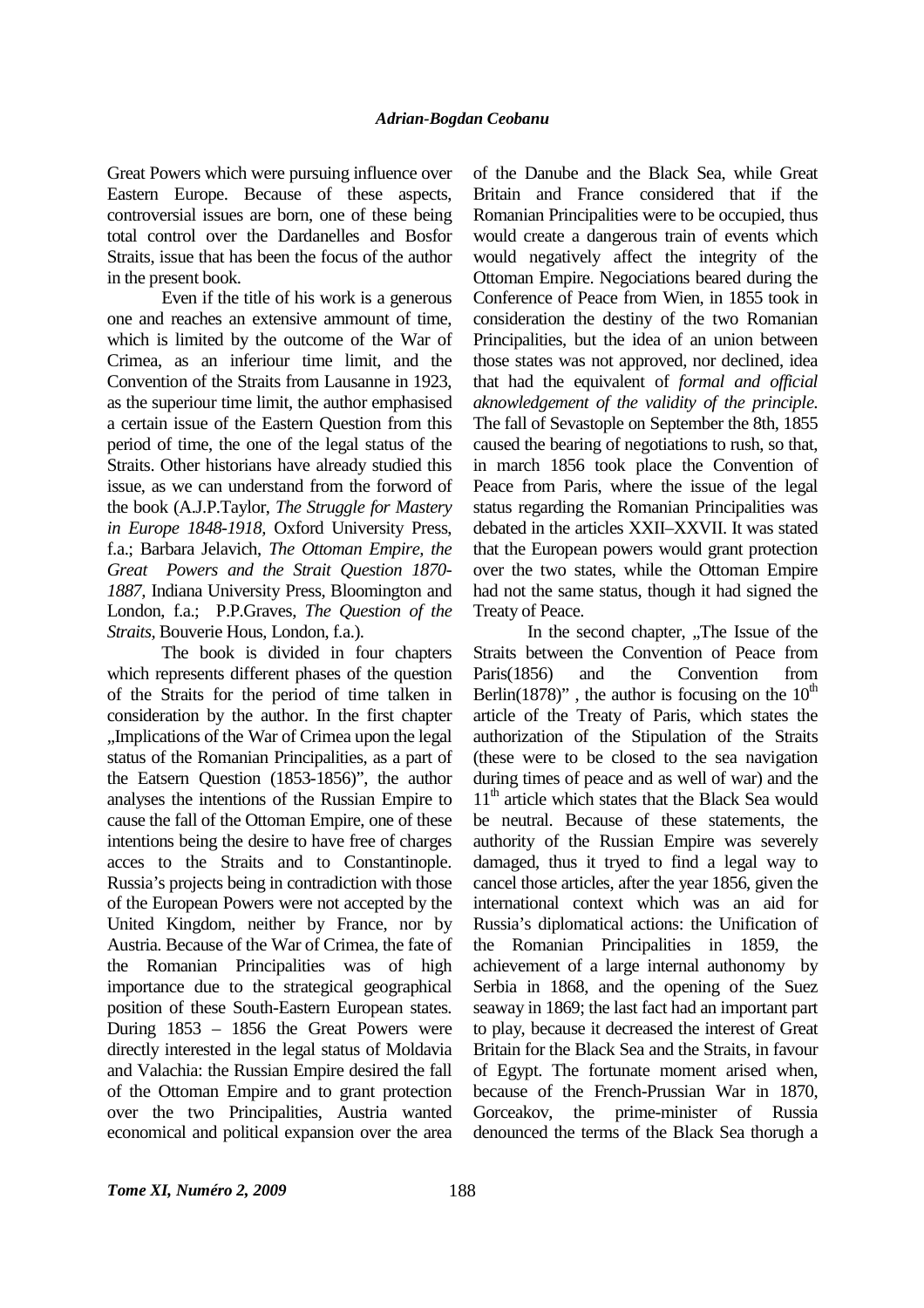collective report to the Great Powers in november 1870. Thus, it had been organised the Conference of the ambassadors in London (january-march 1871) which published the Stipulation of march the  $13<sup>th</sup> 1871$ , which stated that the articles 11, 13, 14 of the Treaty of Paris would be canceled ( though the Russians were allowed to have war vessels on the Black Sea, while the principle of closing the Bosfor and Dardanelles Straits was kept in the same form as in 1856, with the amendment that the Sultan would *open the mentioned Straits during times of peace to the friend or allied war vessels*). To present the events regarding the Conference of the ambassadors in London, the author uses a rich bibliographical material, as well as unique documents from the British and Swedish archives. We consider that it would have been interesting to comment Romania's point of view upon this issue, as a country directly interested in the question of the neutrality of the Black Sea. On the other side, during this period of time the political class, as well as the press have insisted that Romania would have a representative in London, an utopic thought because of the legal status of the state. Even after the closure of the Conference in the capital city of Great Britain, Titu Maiorescu thought that the Russian-orthodox war against the Turksih-islam was on the bursting point, giving birth again to the Eastern crisis. The conditions stated in the Stipulation of Straits, signed in London had theoreticaly the legal bases until the closure of the Stipulation of Straits on July the  $24<sup>th</sup>$  1923; but after 1871 rose controversial issues on the interpretation of the legal signifiance of the treaty, which was supposed to be beared by the states which signed the Stipulation, on the matter of whever these were unilateral or multilateral. During the Eastern crisis of 1875-1878, the issue of the Straits was in the centre of european diplomacy, until the Convetion of Berlin, when the adopted decisions didn't modify the legal status of the bays.

In the third chapter -  $,$ Statu-quo (1878-1911)" - the author reflects that the issue of the Straits has been continously of high interest for the European diplomacy, on the basis of the birth of two military blocks: Central Powers and The Triple Entente. There had been a time when Russia tried in different ways to hold control over the Straits: whever thorugh a treaty signed with Germany, or with the Ottoman Empire, and going even further by signing a french-russian alliance, which was born at the dawn of the  $20<sup>th</sup>$  century and was seen as an act against the integrity of the Ottoman Empire and its control over the Straits. An important step in the further evolution of the issue of Bosfor and Dardanelles Straits was taken in 1907 by signing the british-russian Treaty, when Great Britain resigned from its position towards the Russian projects in that area. We must acknowledge that for the time period wich is emphasized in this chapter - 1878-1911 - the author tryed to focus the importance of the issue of the Straits as an integrating part of the Eastern Question and managed to accomplish an interesting historiographical essay, even if this matter hasn't been in the center of the European diplomacy. This diplomacy was concerned with other issues related to the Eastern Question, such as: the Bulgarian crisis in 1885-1887, the Greek crisis from the end of the  $19<sup>th</sup>$  century, the attachement of Bosnia – Hertzegovina to the Austrian-Hungarian Empire in 1908, and the most important of all, the assertion of national movements which had a direct effect upon the fall of the Ottoman Empire.

 While for the last chapter, the author analyses the evolution of the issue of Straits before, and during the First World War, having a closure of his research established for the signing of the Stipulation of the Straits in Laussane, in July 1923. During the Balkan Wars, the legal status of the Straits has been under a greater pressure because of the Russian Empire, which wanted it to be conformed to the new political realities, issue taken in consideration during the First World War as well, when the Russian diplomacy asked for the opinion of Great Britan and France regarding the russian control over the Straits and over Constantinople. With the signing of the peace treaty in Brest-Litovsk, by Russia determined the state to quit the War and to cease its demands over the Straits; demands taken on